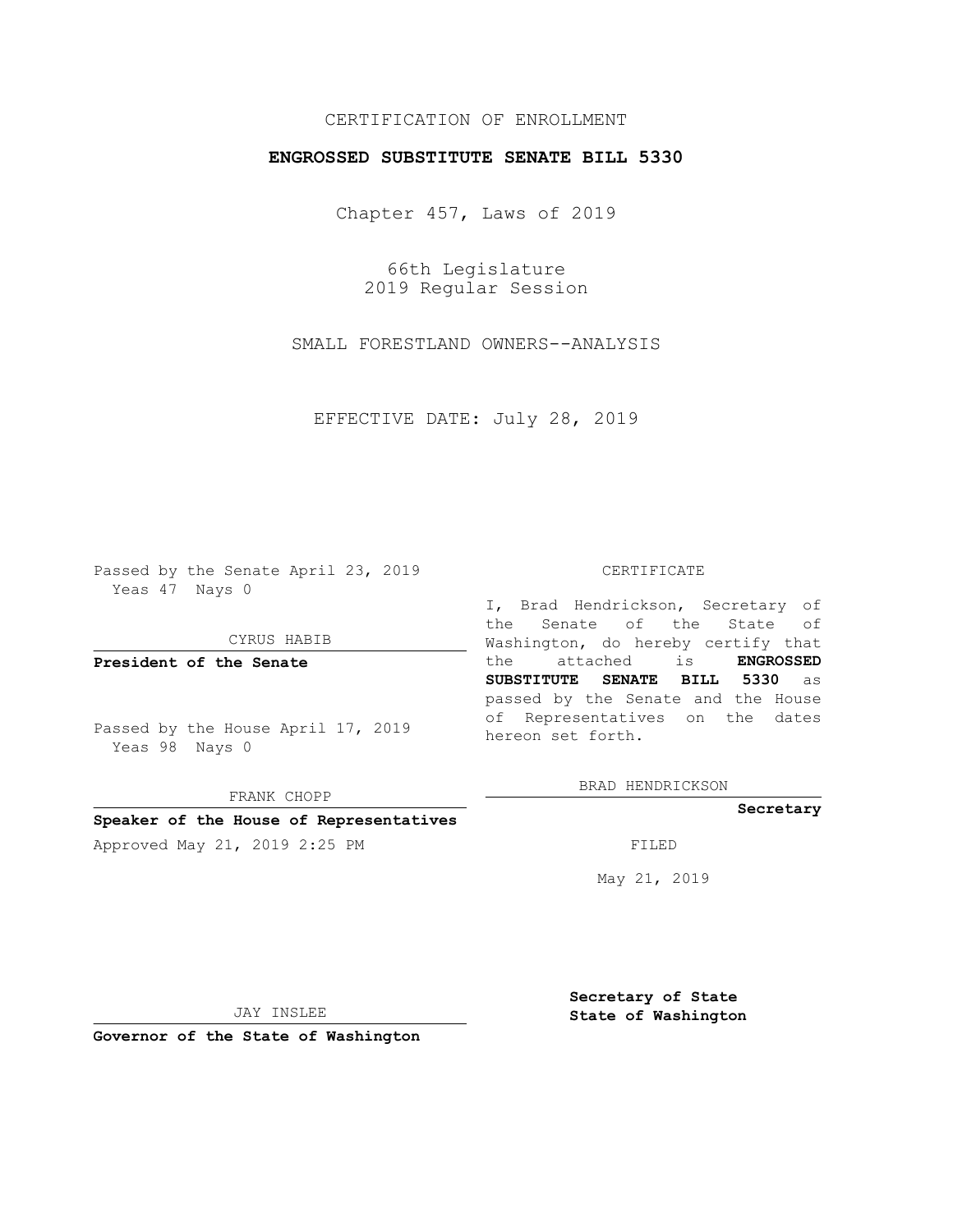## **ENGROSSED SUBSTITUTE SENATE BILL 5330**

AS AMENDED BY THE HOUSE

Passed Legislature - 2019 Regular Session

# **State of Washington 66th Legislature 2019 Regular Session**

**By** Senate Agriculture, Water, Natural Resources & Parks (originally sponsored by Senators Braun, Van De Wege, Takko, Short, Becker, Rivers, Wagoner, and Warnick)

READ FIRST TIME 02/08/19.

1 AN ACT Relating to analyzing state regulatory impact on small 2 forestland owners; creating new sections; and providing an expiration 3 date.

4 BE IT ENACTED BY THE LEGISLATURE OF THE STATE OF WASHINGTON:

 NEW SECTION. **Sec. 1.** (1) Small forestland owners own and manage approximately three million two hundred thousand acres of Washington's forestlands and exert a tremendous influence on public resources, including fish bearing streams, water quality, air, wildlife habitat, and carbon sequestration.

 (2) Adoption of the forests and fish report was made possible, in part, by the agreement of small forestland owners who supported the intent of the law despite significant economic impacts to some members of the small forestland owner community. Twenty years after 14 the adoption of the forests and fish report, it is time to evaluate how the increased regulations have impacted small forestland owners 16 and their land.

17 (3) When the forests and fish report was adopted, the legislature 18 enacted RCW 76.13.100 as follows:

19 "(1) The legislature finds that increasing regulatory 20 requirements continue to diminish the economic viability of small 21 forest landowners. The concerns set forth in RCW 77.85.180 about the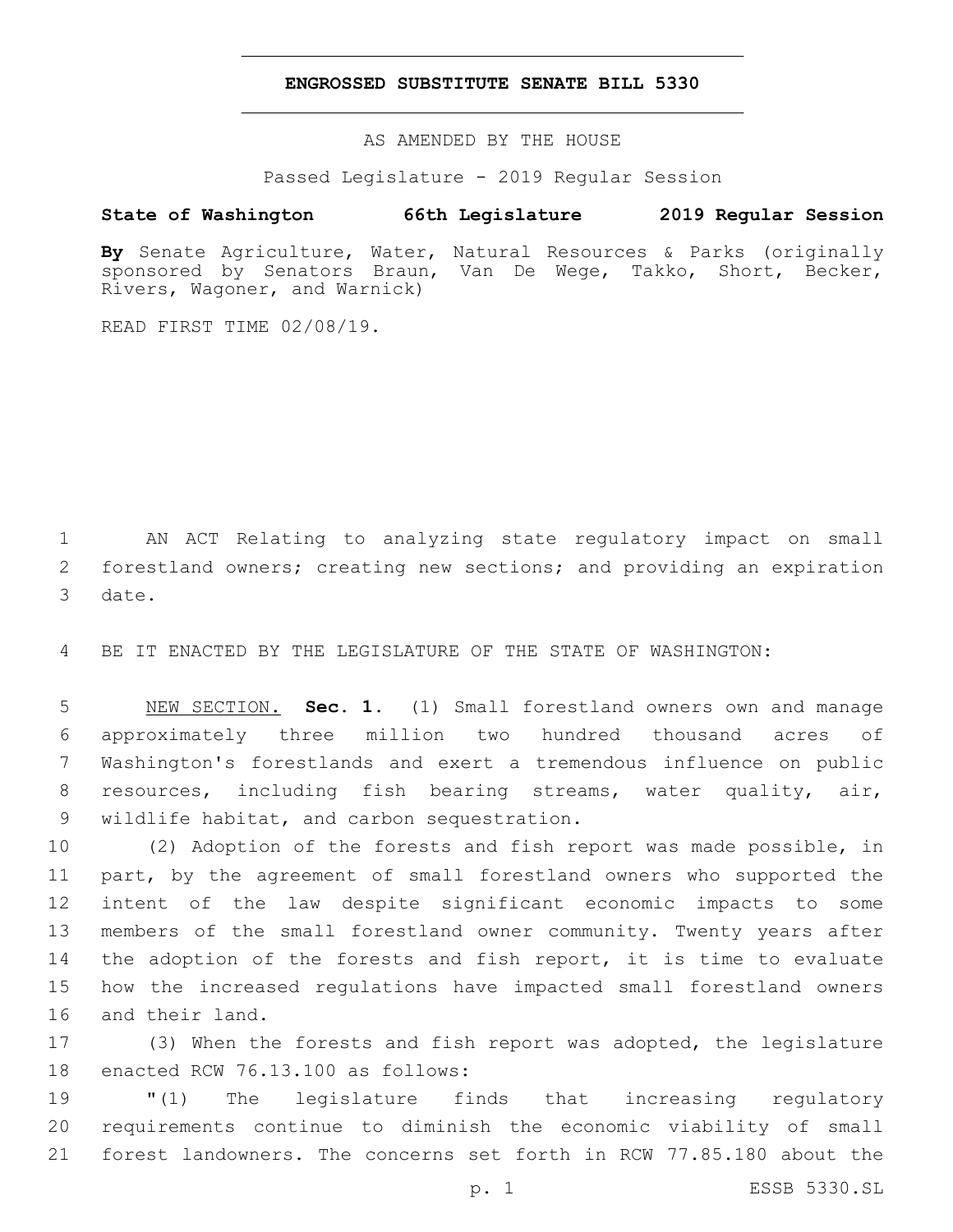importance of sustaining forestry as a viable land use are particularly applicable to small landowners because of the location of their holdings, the expected complexity of the regulatory requirements, and the need for significant technical expertise not readily available to small landowners. The further reduction in harvestable timber owned by small forest landowners as a result of the rules to be adopted under RCW 76.09.055 will further erode small landowners' economic viability and willingness or ability to keep the lands in forestry use and, therefore, reduce the amount of habitat available for salmon recovery and conservation of other aquatic 11 resources, as defined in RCW 76.09.020.

 (2) The legislature finds that the concerns identified in subsection (1) of this section should be addressed by establishing within the department of natural resources a small forest landowner office that shall be a resource and focal point for small forest landowner concerns and policies. The legislature further finds that a forestry riparian easement program shall be established to acquire easements from small landowners along riparian and other areas of value to the state for protection of aquatic resources. The legislature further finds that small forest landowners should have the option of alternate management plans or alternate harvest restrictions on smaller harvest units that may have a relatively low impact on aquatic resources. The small forest landowner office should be responsible for assisting small landowners in the development and 25 implementation of these plans or restrictions."

 (4) The twentieth anniversary of the adoption of the forests and fish report into law presents an optimal time to review how the state's regulatory actions, intended to benefit both landowners and habitat, have affected small forestland owners. How have programs intended to make up for the disproportionate economic impact been implemented? What can the legislature do to keep small forestland owners on the landscape, so their land will be available for salmon 33 habitat and water quality rather than converted?

 (5)(a) The school of environmental and forest sciences within the college of the environment at the University of Washington must 36 complete a trends analysis.

 (b) The trends analysis must address, at a minimum, the following 38 questions:

 (i) Have the number of small forestland owners increased or 40 decreased?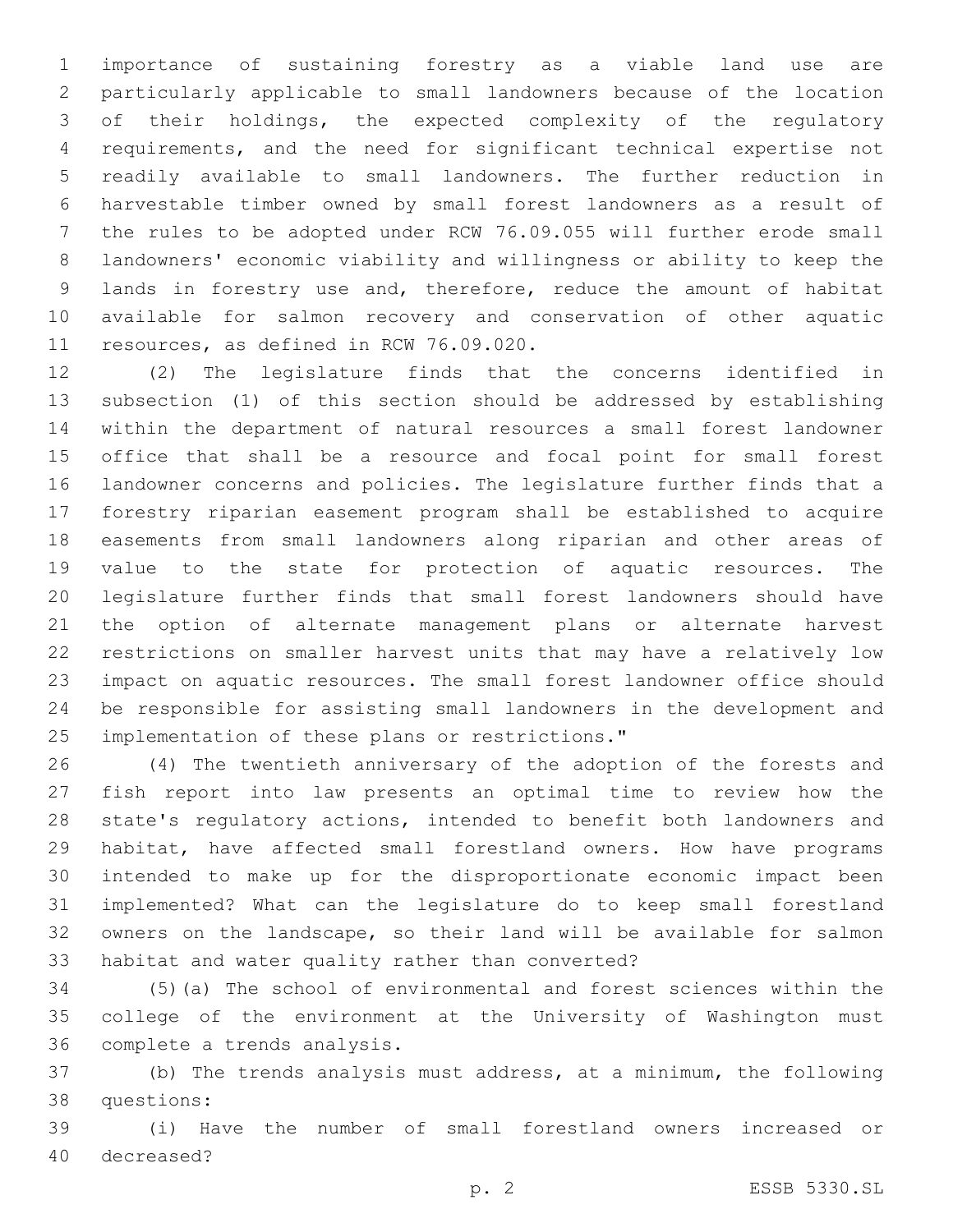(ii)(A) Has the acreage held by small forestland owners increased 2 or decreased?

 (B) Of the land no longer owned by small forestland owners, what percentage was converted to nonforest use, became industrial 5 forestland, trust land, or some other use?

 (c)(i) The school of environmental and forest sciences at the University of Washington, using the data from the trends analysis and 8 other pertinent information, must:

 (A) Determine which factors contributed to small forestland 10 owners selling their land;

 (B) Recommend actions the legislature can take to help keep 12 forestland working; and

 (C) Assess the effectiveness and implementation of the programs created in RCW 76.13.100(2) which described three programs to assist small forestland owners and mitigate the disproportionate economic 16 impact. The assessment must include:

 (I) Evaluating the effectiveness of the small forest landowner office: Does it have adequate resources and authority to successfully address landowner concerns? Has it received adequate funding to implement fully the duties as assigned through RCW 76.13.110?

 (II) Forest riparian easement program: Does the structure of the program adequately address economic impact to small forestland owners? Has funding kept up with need? Has the lack of funding 24 resulted in the loss of riparian habitat?

 (III) Have meaningful alternate management plans or alternate harvest restrictions been developed for smaller harvest units?

 (IV) Has the family forest fish passage program addressed economic impact to landowners and fish passage barriers adequately?

 (ii) Would meaningful alternate harvest restrictions reduce the financial burden on the forest riparian easement program?

 (iii) How can the legislature incentivize small forestland owners 32 to maintain their land as forestland?

 (iv) Could a program be developed to facilitate small forestland 34 owner's participation in carbon markets?

 (6) The University of Washington may reach out to a broad variety 36 of stakeholders for input.

 (7) The policy analysis must use the trends analysis, the regulatory impact analysis, and other data to provide recommendations on ways the forest practices board and the legislature can provide more effective incentives to encourage continued management of

p. 3 ESSB 5330.SL